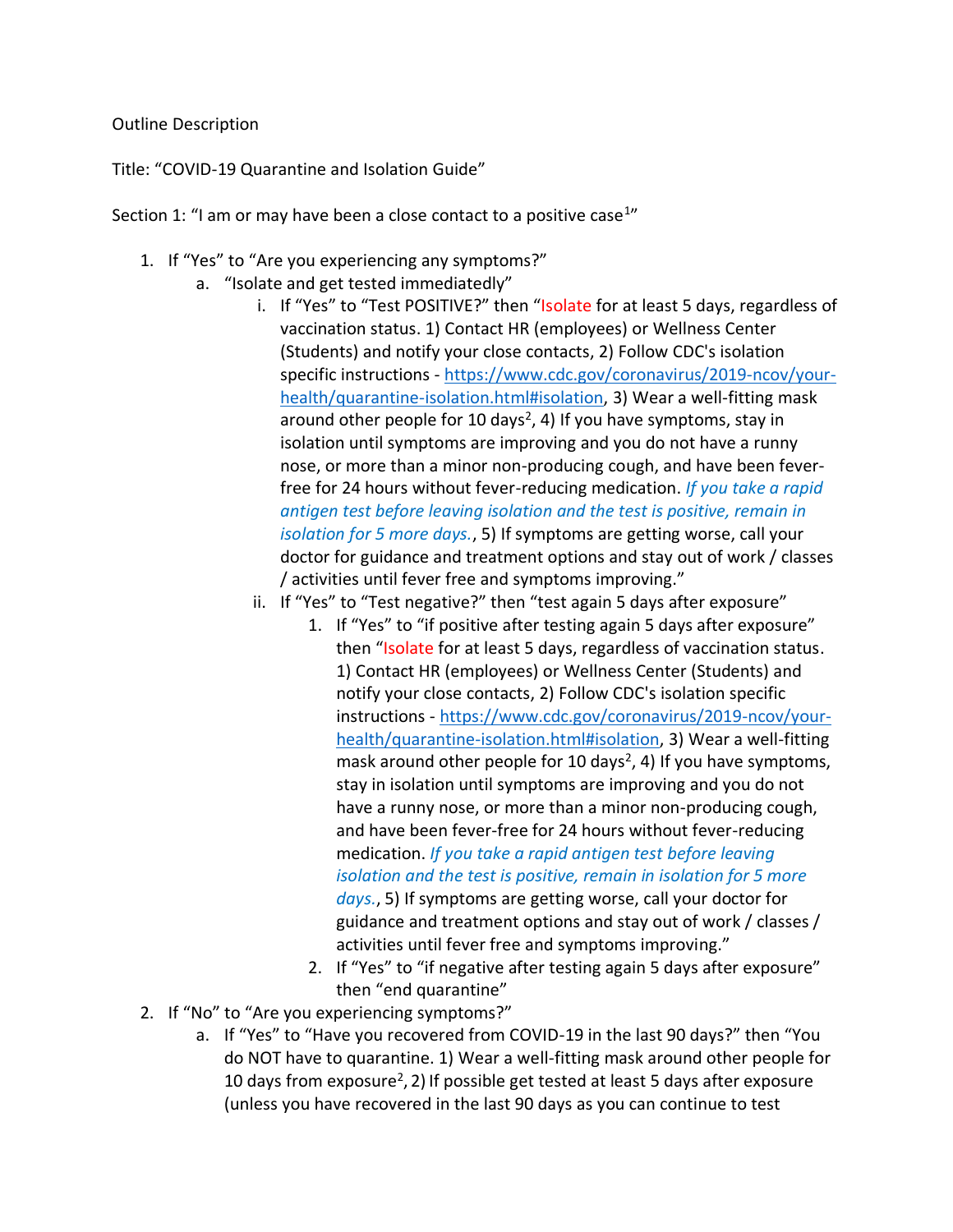positive for up to 3 months - then use an antigen test)., 3) Watch for symptoms, if symptoms develop, consider testing, especially if close to the 90 days since you tested positive."

- b. If "No" to "Have you recovered from COVID-19 in the last 90 days?" then "Did you receive 2 doses of Pfizer or Moderna or 1 dose of J&J vaccine at least 2 weeks before you were exposed?<sup>3</sup>"
	- i. If "Yes" to "Did you receive 2 doses of Pfizer or Moderna or 1 dose of J&J vaccine at least 2 weeks before you were exposed?<sup>3</sup>" then "Are you eligible for a booster?"
		- 1. If "Yes" to "Are you eligible for a booster?" then "Did you get a booster at least 2 weeks before you were exposed?<sup>5</sup>"
			- a. If "Yes" to "Did you get a booster at least 2 weeks before you were exposed?<sup>5</sup>" then "You do NOT have to quarantine. 1) Wear a well-fitting mask around other people for 10 days from exposure<sup>2</sup>, 2) If possible get tested at least 5 days after exposure (unless you have recovered in the last 90 days as you can continue to test positive for up to 3 months - then use an antigen test)., 3) Watch for symptoms, if symptoms develop, consider testing, especially if close to the 90 days since you tested positive."
			- b. If "No" to "Did you get a booster at least 2 weeks before you were exposed?<sup>5</sup>" then "Quarantine for at least 5 days: 1) Wear a well-fitting mask around other people for 10 days<sup>2</sup>, 2) If possible get tested at least 5 days after exposure, 3) If symptoms begin, start isolation and get tested as soon as possible, 4) Follow CDC's isolation specific instructions -

[https://www.cdc.gov/coronavirus/2019-ncov/your](https://www.cdc.gov/coronavirus/2019-ncov/your-health/quarantine-isolation.html#isolation)[health/quarantine-isolation.html#isolation](https://www.cdc.gov/coronavirus/2019-ncov/your-health/quarantine-isolation.html#isolation)"

- 2. If "No" to "Are you eligible for a booster?" then "You do NOT have to quarantine. 1) Wear a well-fitting mask around other people for 10 days from exposure<sup>2</sup>, 2) If possible get tested at least 5 days after exposure (unless you have recovered in the last 90 days as you can continue to test positive for up to 3 months - then use an antigen test)., 3) Watch for symptoms, if symptoms develop, consider testing, especially if close to the 90 days since you tested positive."
- ii. If "No" to "Did you receive 2 doses of Pfizer or Moderna or 1 dose of J&J vaccine at least 2 weeks before you were exposed?<sup>3</sup>" then "Quarantine for at least 5 days: 1) Wear a well-fitting mask around other people for 10 days<sup>2</sup>, 2) If possible get tested at least 5 days after exposure, 3) If symptoms begin, start isolation and get tested as soon as possible, 4) Follow CDC's isolation specific instructions -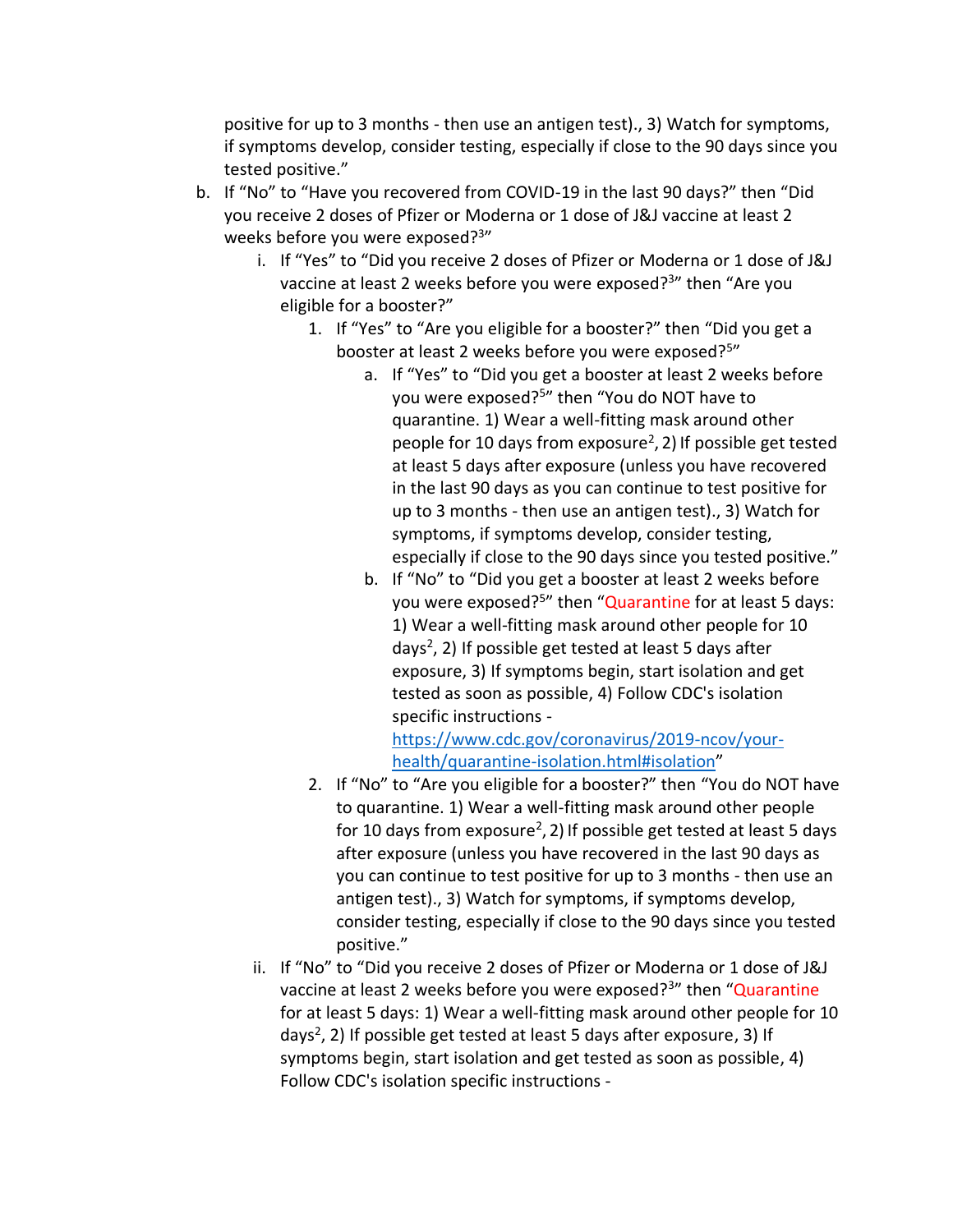## [https://www.cdc.gov/coronavirus/2019-ncov/your-health/quarantine](https://www.cdc.gov/coronavirus/2019-ncov/your-health/quarantine-isolation.html#isolation)[isolation.html#isolation](https://www.cdc.gov/coronavirus/2019-ncov/your-health/quarantine-isolation.html#isolation)"

## **Definitions and Notes**

1. A close contact is someone who was less than 6 feet away from an infected person for a cumulative total of 15 minutes or more over a 24-hour period. For example, three individual 5 minute exposures for a total of 15 minutes.

2. After a positive test or exposure, wear a well-fitting mask around other people at home and in public for 10 days (where day 0 is the day of symptom onset; positive test if asymptomatic; or last day of exposure).

3. You are considered Fully Vaccinated if you have completed the primary series of vaccinations within the last 5 months for Pfizer and Moderna or 2 months for J&J.

4. You are considered Eligible for a Booster vaccination if it has been at least 5 months since you received the Pfizer or Moderna vaccine seres, or 2 months since receiving a J&J vaccine dose.

5. You are considered Fully Boosted if it has been at least 2 weeks since you have received a booster dose of a COVID-19 vaccine.

6. Following an exposure, monitor for symptoms for 10 days. If you develop symptoms, get tested immediately and isolate until you receive your test results. If you test positive, or if testing is not done, follow isolation recommendations.

7. After positive test or exposure, avoid people who are immunocompromised or at high risk for severe disease, and nursing homes and other high-risk settings, until after at least 10 days.

## **Additional Information**

CDC Quarantine / Isolation Guidance: [https://www.cdc.gov/coronavirus/2019](https://www.cdc.gov/coronavirus/2019-ncov/yourhealth/quarantine-isolation.html) [ncov/yourhealth/quarantine-isolation.html](https://www.cdc.gov/coronavirus/2019-ncov/yourhealth/quarantine-isolation.html)

NYSDOH Interim Quarantine / Isolation Guidelines: [https://coronavirus.health.ny.gov/system/files/documents/2022/01/](https://coronavirus.health.ny.gov/system/files/documents/2022/01/nys_updated_isolation_quarantine_guidance_01042022.pdf) [nys\\_updated\\_isolation\\_quarantine\\_guidance\\_01042022.pdf](https://coronavirus.health.ny.gov/system/files/documents/2022/01/nys_updated_isolation_quarantine_guidance_01042022.pdf)

Oneida County DOH Isolation / Quarantine Guidance: [https://ocgov.net/sites/default/files/exec/2022/covid/QuarantineGuidelines\\_01.06.22final.pdf](https://ocgov.net/sites/default/files/exec/2022/covid/QuarantineGuidelines_01.06.22final.pdf)

Albany County DOH Isolation / Quarantine Guidance: <https://www.albanycounty.com/departments/health/coronavirus-covid-19>